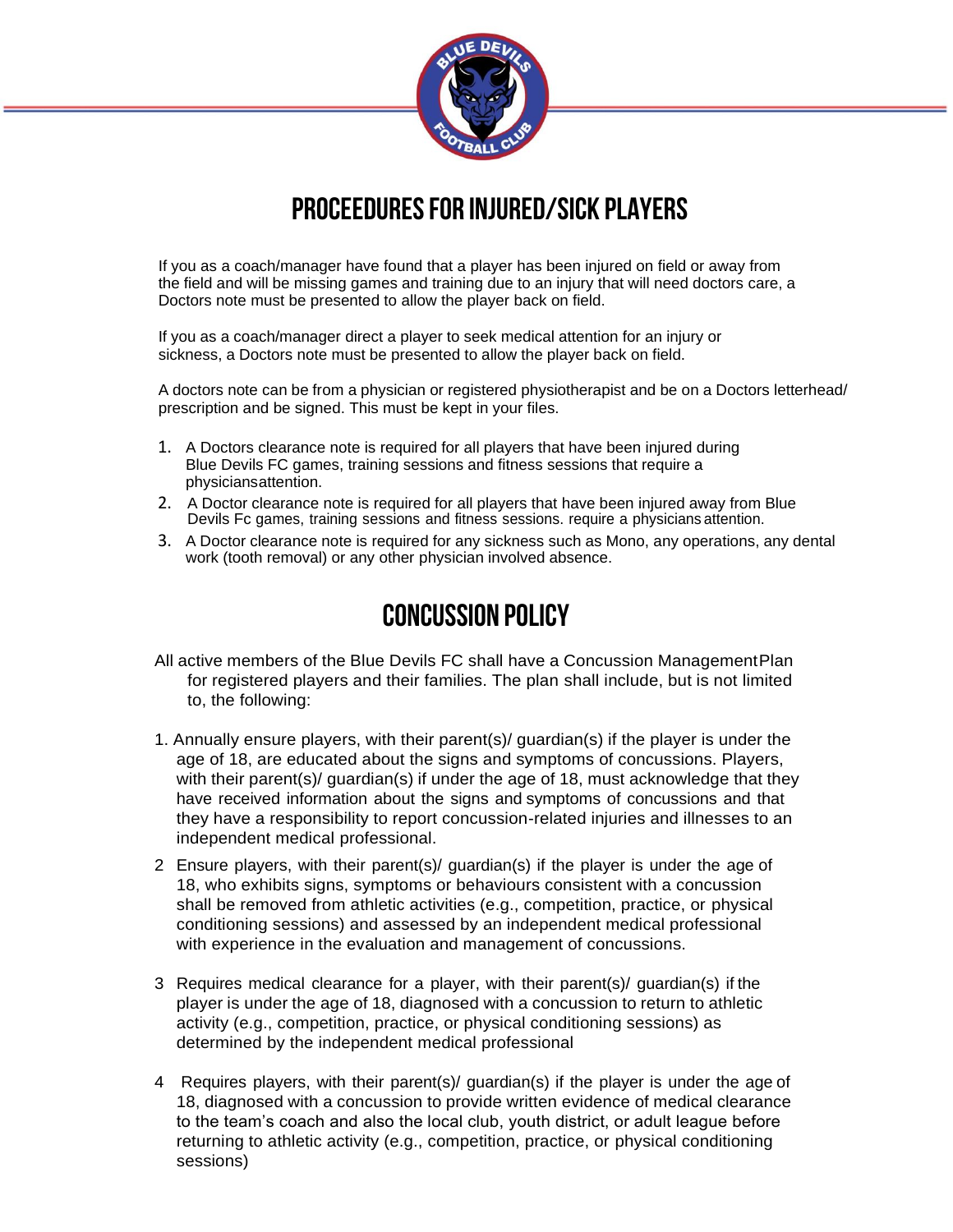

## **INJURY PROTOCOLS, PREVENTION, ASSESSMENT, Treatment and Return to Play**

#### **FIFA 11+**

The Blue Devils FC routinely incorporates the FIFA 11+ warm up guide into team warm ups to reduce on and off field injuries. Please see the description and link to the guide below. This year we willbe including this guide into the Coaches Booklet for distribution.

11+ is a complete warm-up program to reduce injuries among male and female football players aged 14 years and older. Teams that performed 11+ at least twice a week had 30 – 50% less injured players. The program should be performed, as a standard warm-up, at the start of each training session at least twice a week and takes around 20 minutes to complete. Prior to matches only the running exercises (parts 1 and 3) should or may be performed. Please see the Fifa 11+ Guidelines.

#### **HEAD INJURY PROTOCOL:**

All Player and Parents when registering for each season must read and sign that they understand the Concussion Protocol Guide in the Blue Devils SportsNgin registration system. This is a comprehensive guide to understanding head injuries based on the links below. This guide is based on the Concussion Protocols of Soccer Canada and Ontario Soccer guidelines.

- **Soccer Canada** has produced a Concussion Policy<sup>-</sup> [https://www.canadasoccer.com/files/2018\\_Concussion\\_Policy\\_Digital\\_2.pdf](http://www.canadasoccer.com/files/2018_Concussion_Policy_Digital_2.pdf)
- Ontario Soccer has adopted the Concussion Policy from Soccer Canada -
- <http://www.ontariosoccer.net/player/sports-medicine/concussions>

#### **INJURY ASSESSMENT AND RETURN TO PLAY POLICY:**

All injuries requiring an athlete to be removed from the game or training session, shall be assessed by the Athletic Therapist on-site and the necessary treatment provided. If the Athletic Therapist is not present at the game or training session, a team personnel certified in First Aid with CPR/AED will secure the athlete, provide any possible first aid, communicate with the parent (if required)

#### **RETURN TO PLAY**

If you as a coach/manager have found that a player has been injured on field or away from the field and will be missing games and training due to an injury that will need doctors care, a Doctors note must be presented to allow the player back on field.

If you as a coach/manager direct a player to seek medical attention for an injury or sickness, a Doctors note must be presented to allow the player back on field along with a Return to Play form.

1. A Doctor clearance note OR the Canadian Soccer Association Return to play form is required for all players that have been injured away from BDFC/OBD games, training sessions and fitness sessions. require a physicians attention.

2. A Doctor clearance note is required for any sickness such as Mono, any operations, any dental work (tooth removal) or any other physician involved absence

3. A return to play form must be filled out and submitted to the coach who will submit this to Admin.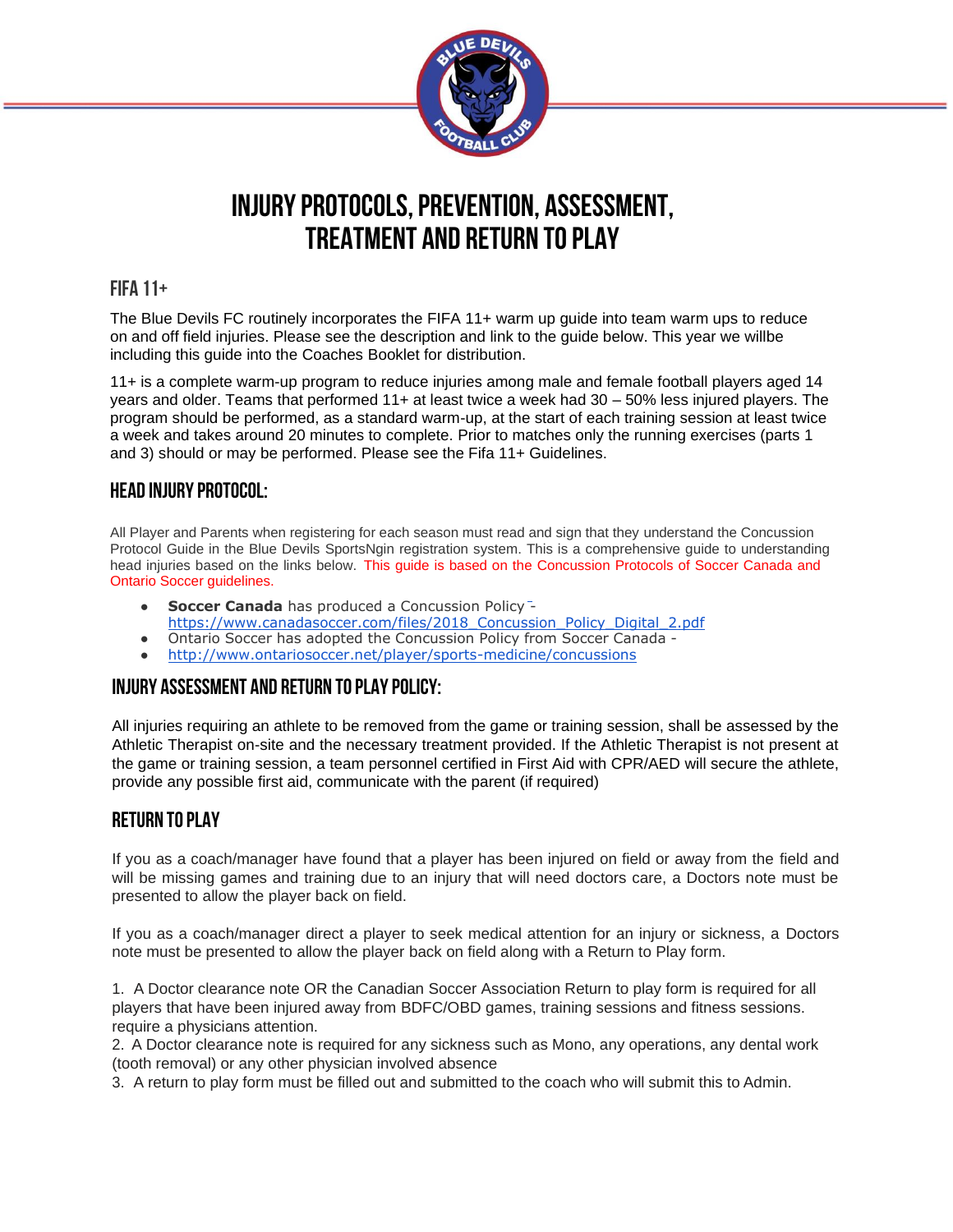



Date:

RETURN TO PLAY

| This release is to certify that | (players name) has been |
|---------------------------------|-------------------------|
| examined and:                   |                         |

**is unable to return to play until further notice.**

**may return to full play.**

Signature:

Date: